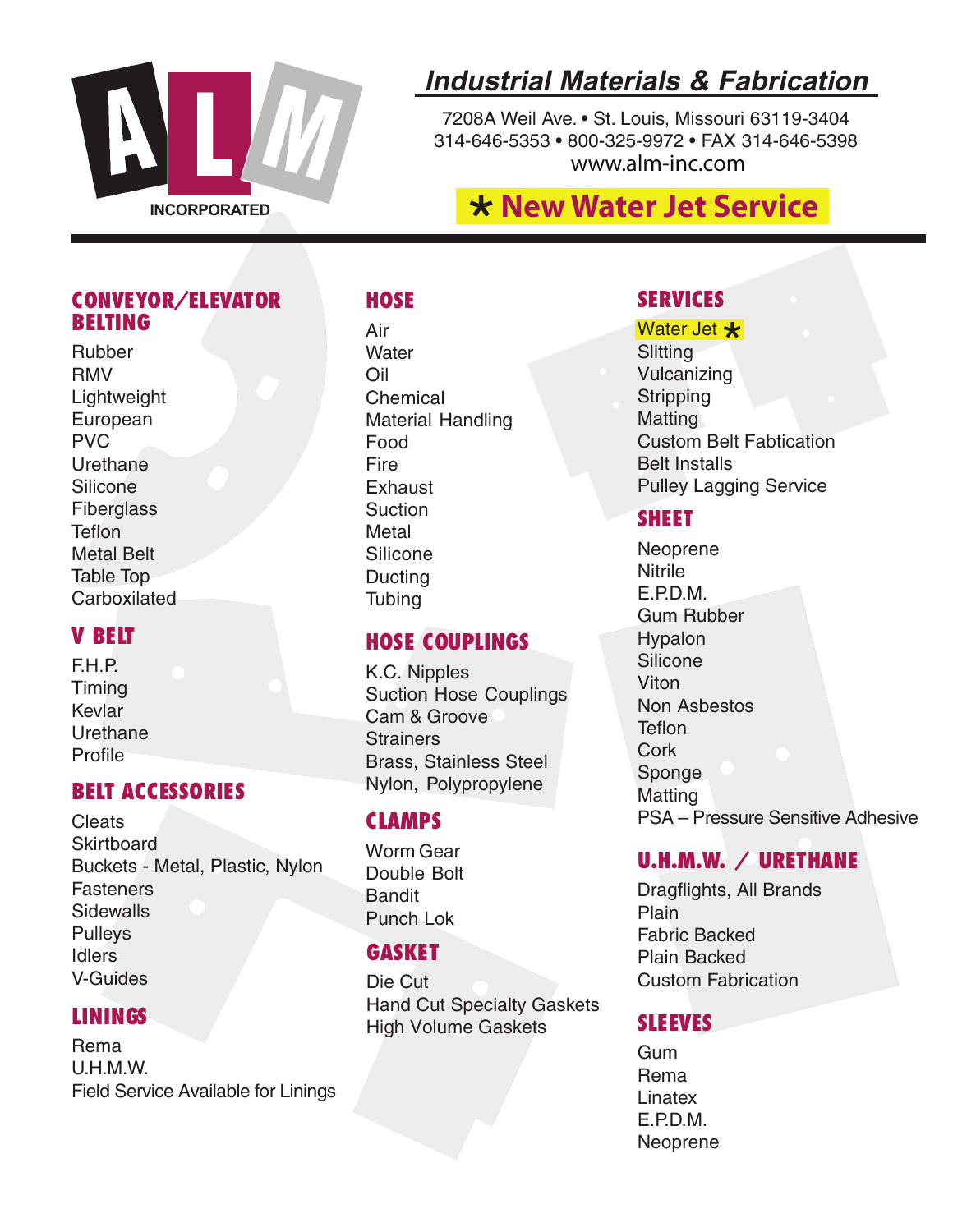|                                               | <b>Industrial Materials &amp; Fabrication</b><br>7208A Weil Ave. • St. Louis, Missouri 63119-3404<br>314-646-5353 · 800-325-9972 · FAX 314-646-5398<br>Gaskets • Washers • Shims • Spacers<br>Insulation Parts . Seals . Sheets . Tapes . Roll Goods<br>Temp.: 400°C (750°F) 450PSI Non-asbestos fibre bonded<br>with nitrile rubber for high chemical stability and heat resistance.<br>Thickness range: 1/64" to 1/8" |  |  |  |
|-----------------------------------------------|-------------------------------------------------------------------------------------------------------------------------------------------------------------------------------------------------------------------------------------------------------------------------------------------------------------------------------------------------------------------------------------------------------------------------|--|--|--|
| <b>INCORPORATED</b>                           |                                                                                                                                                                                                                                                                                                                                                                                                                         |  |  |  |
| Asbestos Free<br><b>Gasket Material</b>       |                                                                                                                                                                                                                                                                                                                                                                                                                         |  |  |  |
| Buna-N/Nitrile (NBR)                          | Temp. range: -20°F to +170°F; good oil and leaded gasoline resistance,<br>ASTM D2000 SAE J 200. Thickness range: 1/32" to 1"                                                                                                                                                                                                                                                                                            |  |  |  |
| Butyl (IIR)                                   | Temp. range: -40°F to +225°F; excellent resistance to gases,<br>sunlight, ozone and alcohol, non oil resistance, ASTM D2000<br>SAE J 200. Thickness range: 1/16" to 1/4"                                                                                                                                                                                                                                                |  |  |  |
| <b>Cloth Inserted Sheet</b>                   | Temp. range: -20°F to +170°F; non oil resistance for static and low pressure use,<br>Compound-SBR. Reinforcement: Cotton and Polyester.<br>Thickness range: 1/16" to 1/4" (Other styles available)                                                                                                                                                                                                                      |  |  |  |
| Chute Lining<br>(Plain, Fabric or Metal Back) | Temp. range: -20°F to +170°F; good abrasion resistance.<br>Thickness range: 1/8" to 1" (Rubber-Urethane)                                                                                                                                                                                                                                                                                                                |  |  |  |
| <b>Cracked Tire Cord</b>                      | Good wear and abrasion resistance sheet, 85 duro. A homogenous mixture of<br>masticated rubber reinforced with high strength rayon cords; good load bearing<br>qualities; bearing pads, bumpers and wear pads. Thickness range: 1/8" to 1/2"                                                                                                                                                                            |  |  |  |
| Cork/Rubber                                   | Neoprene Nitrile filler, low cost general service material for<br>cushioning and sealing ASTM-P.2265A. Oil resistant<br>Thickness range: 1/16" to 1/4" (Other styles available)                                                                                                                                                                                                                                         |  |  |  |
| Diaphragm Sheet                               | Temp. range: -20°F to +220°F; nitrile/nylon premium grade;<br>good oil and regular gas resistance; very flexible. Thickness<br>range: 1/32" to 1/8" (Other styles available)                                                                                                                                                                                                                                            |  |  |  |
| EPDM                                          | Temp. range: -40°F to +220°F; resistance to sunlight, ozone<br>and oxidants; used with farm chemicals including Lasso; non<br>oil resistant. Thickness range: 1/8" to 1/4"                                                                                                                                                                                                                                              |  |  |  |
| <b>FDA Sheet, White</b>                       | Temp. range: -25°F to +220°F; can be used in greasy, oily<br>and abrasive conditions, especially food handling, drug and<br>cosmetic manufacturing. Non-toxic, non allergenic and non-marking.<br>Thickness range: 1/16" to 1/4"                                                                                                                                                                                        |  |  |  |
| Hypalon®                                      | Temp. range: -40°F to +250°F; moderate oil resistance.<br>Excellent resistance to oxidizing acids and ozone. Tensile strength 2250 PSI.<br>Thickness range: 1/16" to 1/4"                                                                                                                                                                                                                                               |  |  |  |
| Koroklear®                                    | Temp. range: -40°F to +150°F; Clear vinyl strip used in doors,<br>energy saving and noise reduction. Widths of 6", 8", 12", 16"<br>and 48", regular and U.S.D.A. Thickness range: .040" to .160"                                                                                                                                                                                                                        |  |  |  |
| Manila Shim Stock                             | Shim stock and gasket applications.                                                                                                                                                                                                                                                                                                                                                                                     |  |  |  |
| Natural Rubber (Gum)                          | Temp. range: -20°F to +140°F; High tensile and tear resistance properties.<br>Superb abrasion and wear resistance. Non oil resistant.<br>Excellent for Dry Product Discharge Sleeves. Thickness range: 1/32" to 1"                                                                                                                                                                                                      |  |  |  |
| Neoprene<br><b>Commercial Grade</b>           | Temp. range: $-40^{\circ}$ F to $+170^{\circ}$ F; Our most popular sheet.<br>Good oil resistance and aging properties.<br>Thickness range: 1/32" to 1" and up to 72" wide                                                                                                                                                                                                                                               |  |  |  |
| Polyethylene<br>Polypropylene                 | Stress relieved--as extruded. Thickness range: 1/16" to 2"                                                                                                                                                                                                                                                                                                                                                              |  |  |  |

Please contact ALM, Inc. for materials not listed. Many of the above materials are available with (PSA) pressure sensitive adhesive.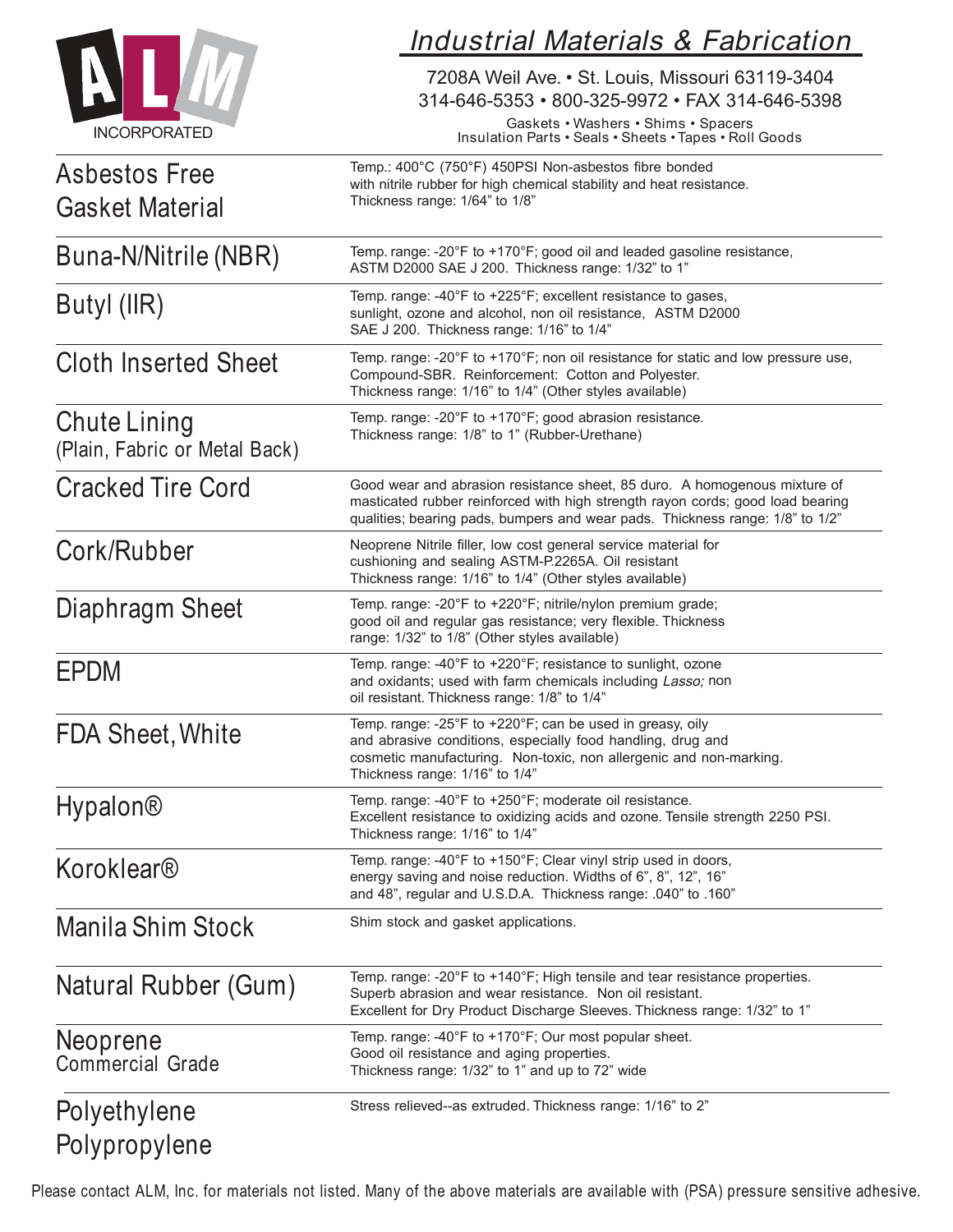

# Industrial Materials & Fabrication

7208A Weil Ave. • St. Louis, Missouri 63119-3404 314-646-5353 • 800-325-9972 • FAX 314-646-5398

Gaskets • Washers • Shims • Spacers Insulation Parts • Seals • Sheets •Tapes • Roll Goods

| PVC (Polyvinyl-Chloride)                        | Temp. range: +40°F to +140°F; for petroleum and corrosive service.<br>Excellent oil resistance. Thickness range: 1/16" to 1/8"                                                                                                                     |  |  |  |
|-------------------------------------------------|----------------------------------------------------------------------------------------------------------------------------------------------------------------------------------------------------------------------------------------------------|--|--|--|
| Red Rubber (SBR)                                | Temp. range: -20°F to +170°F; general purpose gasketing.<br>No oil resistance. Good water and some chemical resistance.<br>ASTM D-1330-66, Class II. Thickness range: 1/16" to 1/4"                                                                |  |  |  |
| Silicone                                        | Temp. range: -60°F to +480°F; very stable at low and high<br>temperatures. Good ozone and UV resistance. Thickness range 1/32" to 1"                                                                                                               |  |  |  |
| Skirtboard                                      | Temp. range: -40°F to +170°F; good abrasion resistance.<br>Thickness range: 1/8" to 1"                                                                                                                                                             |  |  |  |
| Teflon®<br>Mechanical Grade Virgin Glass Filled | Temp. range: -200°F to +500°F; excellent impermeability to<br>most corrosive liquids, vapor and gases, even at elevated<br>temperatures. Plain or bondable. Thickness range: 1/32" to 2 1/2"                                                       |  |  |  |
| <b>Thermal Barrier</b>                          | 3000°F melting point. Non asbestos material, welding and burning operations.<br>Gasket applications. Thickness range: 0.030 and 0.060, 36" wide                                                                                                    |  |  |  |
| <b>UHMW</b>                                     | Ultra High Molecular Weight polyethylene. Extremely high<br>abrasive resistance, USDA and FDA accepted for food<br>processing. Use caution on impact. Thickness range: 1/16" to 4"                                                                 |  |  |  |
| <b>Vegetable Fibre Sheet</b>                    | Temp. 250°F; tough, pliable and compressible. Flange gaskets<br>in sealing fluids or gases. Not recommended for acids. ASTM<br>1170-62T SAE J90. Thickness range: .010" to 1/8"                                                                    |  |  |  |
| Viton®                                          | Temp. range: -10°F to +400°F; excellent heat and fluid resistance.<br>Gaskets, seals, coated fabrics, Cellular-Thickness range: .010" to 1/2"<br>Also available Viton on Nomex                                                                     |  |  |  |
| <b>Closed Cell Sponge</b>                       | Temp. range: -20°F to +160°F; intermittent ASTM D1056- 68, gasketing, sealing,<br>cushioning, stripping, vibration dampening, shock absorption and packaging.<br>Oil resistant weather-strip. Thickness range: 1/16" to 1"                         |  |  |  |
| Natural Rubber Sponge                           | Temp. range: -40°F to +175°F; 200 intermittent. ASTM D1056-73.<br>Cushioning, gaskets, vibrating dampening, expansion joints. Thickness range: 1/8" to 1"                                                                                          |  |  |  |
| Polyethylene/Eva                                | Commonly used for shock absorption, gasketing, floatation, cushioning.<br>Low cost multipurpose material. Thickness range: 1/8" to 2-1/2"                                                                                                          |  |  |  |
| Polyethylene/Foam                               | Temp. range: -100°F to +180°F; excellent chemical and weather resistance. Soft surface<br>texture with great compression recovery. Superior insulating and cushioning combined<br>with light weight. Unusual strength. Thickness range: 1/8" to 4" |  |  |  |
| Polyurethane Foam                               | Temp. range: -30°F to +250°F; low cost material for cushioning, vibration dampening,<br>dust and insect sealing around doors, windows, etc. Thickness range: 1/8" to 12"                                                                           |  |  |  |
| Silicone Sponge                                 | Temp. range: -100°F to +450°F; hi-temp resistance, lo-temp flexibility. Low moisture<br>absorption; chemical resistance; non-corrosive. Bondable with R.T.V.<br>Thickness range: 1/8" to 12"                                                       |  |  |  |
| Vinyl/Nitrile<br><b>Closed Cell Ensolite®</b>   | Commonly used in floatation, shock absorption, gasketing,<br>sound and thermal insulation. Thickness range: 1/8" to 2-1/4"                                                                                                                         |  |  |  |